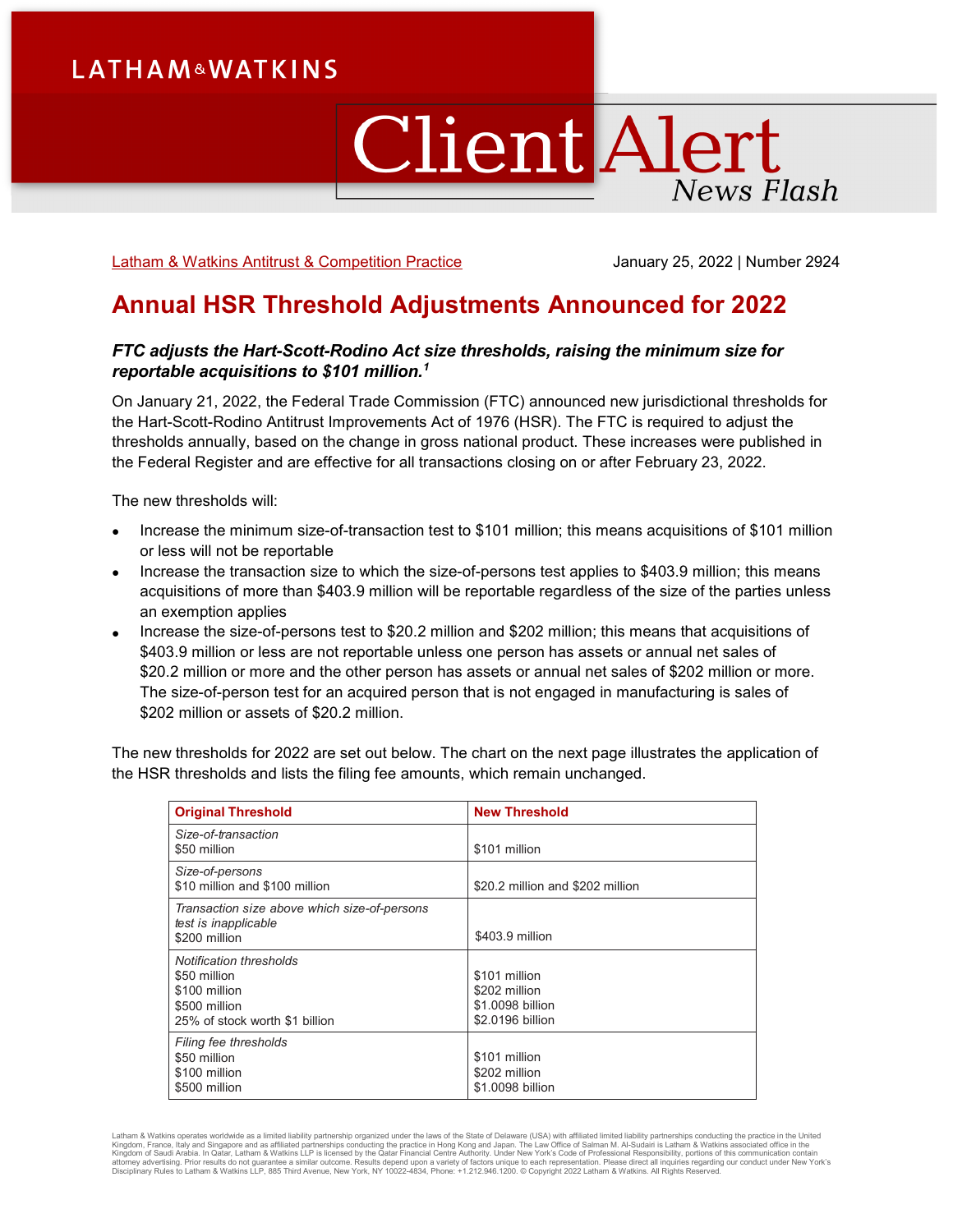

Sources: HSR Act (§7A Clayton Act,15 USC §18a), Coverage Rules and Exemption Rules (16 CFR Parts 801 and 802)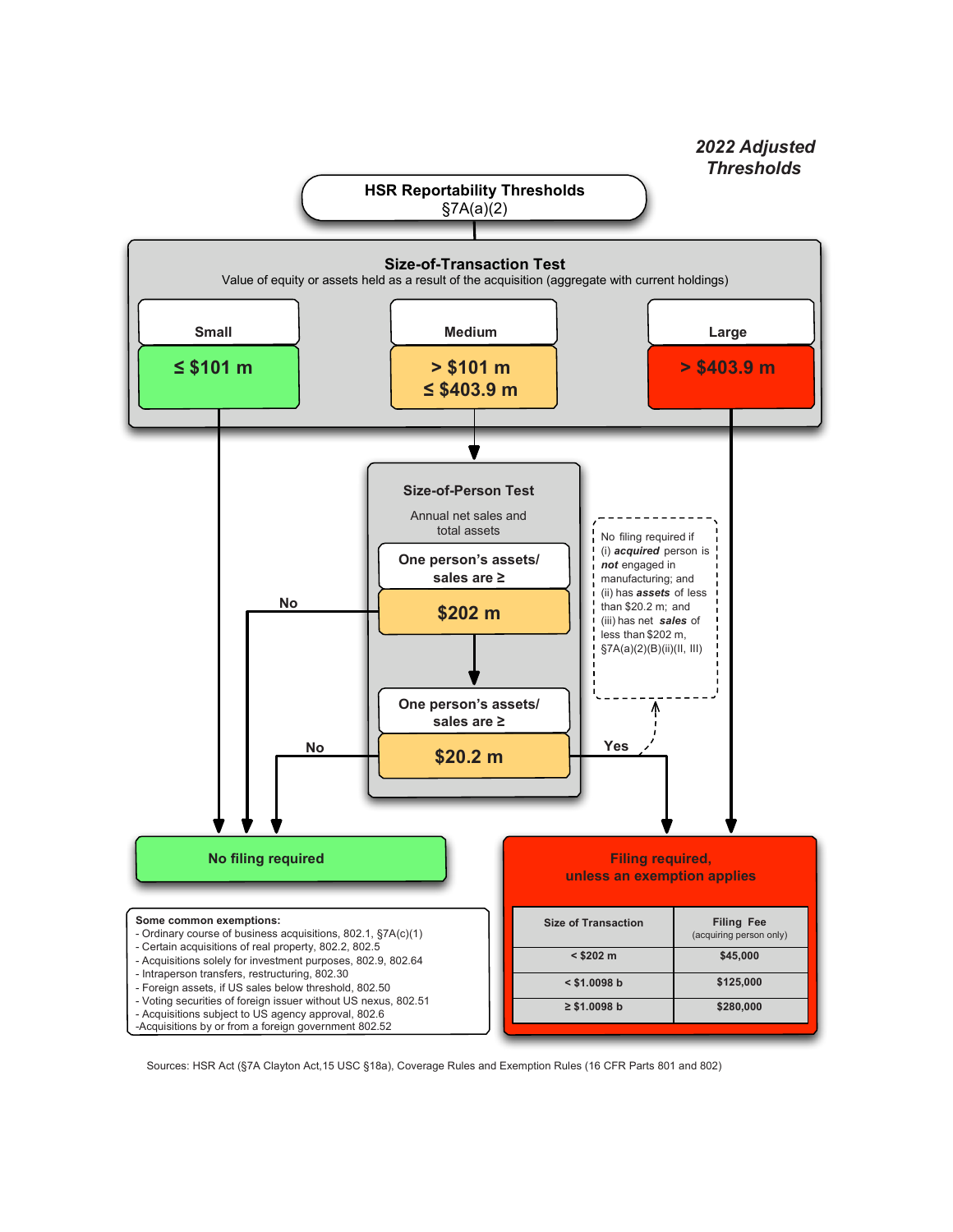If you have any questions about this *Client Alert*, please contact one of the authors listed below or the Latham lawyer with whom you normally consult:

#### **[Lindsey S. Champlin](https://www.lw.com/people/LindseySChamplin)**

lindsey.champlin@lw.com +1.202.637.2122 Washington, D.C.

#### **[Alan J. Devlin](https://www.lw.com/people/alan-devlin)**

alan.devlin@lw.com +1.202.637.1071 Washington, D.C.

#### **[Joshua N. Holian](https://www.lw.com/people/joshua-holian)**

joshua.holian@lw.com +1.415.646.8343 San Francisco

## **[Amanda P. Reeves](https://www.lw.com/people/amanda-reeves)**

amanda.reeves@lw.com +1.202.637.2183 Washington, D.C.

#### **[Britton Dale Davis](https://www.lw.com/people/britton-davis)**

britton.davis@lw.com +1.202.654.7103 Washington, D.C.

#### **[Peter M. Todaro](https://www.lw.com/people/peter-todaro)**

peter.todaro@lw.com +1.202.637.2380 Washington, D.C.

# **[Ian R. Conner](https://www.lw.com/people/ian-conner)**

ian.conner@lw.com +1.202.637.1042 Washington, D.C.

#### **[Michael G. Egge](https://www.lw.com/people/michael-egge)**

michael.egge@lw.com +1.202.637.2285 Washington, D.C.

#### **[Hanno F. Kaiser](https://www.lw.com/people/hanno-kaiser)**

hanno.kaiser@lw.com +1.858.509.8458 +1.415.391.0600 San Diego / San Francisco

# **[E. Marcellus Williamson](https://www.lw.com/people/marc-williamson)**

marc.williamson@lw.com +1.202.637.2200 Washington, D.C.

### **[Patrick C. English](https://www.lw.com/people/patrick-english)**

patrick.english@lw.com +1.202.637.1030 Washington, D.C.

## **[Jason D. Cruise](https://www.lw.com/people/jason-cruise)**

jason.cruise@lw.com +1.202.637.1033 Washington, D.C.

#### **[Kelly Smith Fayne](https://www.lw.com/people/kelly-fayne)**

kelly.fayne@lw.com +1.415.646.7897 San Francisco

#### **[Farrell J. Malone](https://www.lw.com/people/farrell-malone)**

farrell.malone@lw.com +1.202.637.1024 Washington, D.C.

#### **[Jason L. Daniels](https://www.lw.com/people/jason-daniels)**

jason.daniels@lw.com +1.415.646.7857 San Francisco

#### **[Joseph A. Simei](https://www.lw.com/people/joseph-simei)**

joseph.simei@lw.com +1.202.637.2147 Washington, D.C.